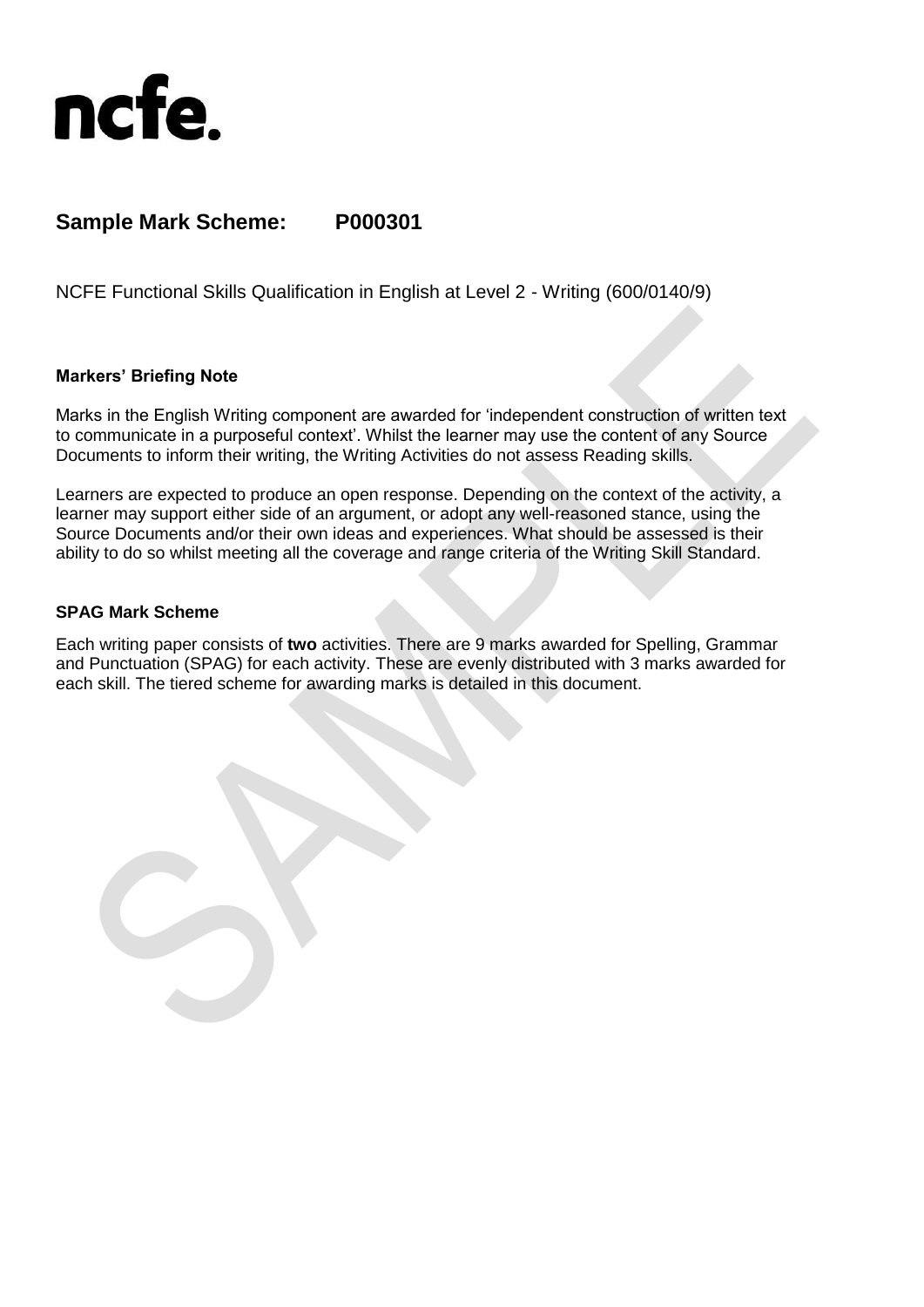| <b>Activity 1:</b><br>Write a letter.                                                                                                                                                                                                                                                                                                                                                                                                                                                                                                                                                                                                                                                          | <b>Marks</b>            | <b>Skill standard assessed</b>                                                                                                                               |  |
|------------------------------------------------------------------------------------------------------------------------------------------------------------------------------------------------------------------------------------------------------------------------------------------------------------------------------------------------------------------------------------------------------------------------------------------------------------------------------------------------------------------------------------------------------------------------------------------------------------------------------------------------------------------------------------------------|-------------------------|--------------------------------------------------------------------------------------------------------------------------------------------------------------|--|
| <b>Content:</b>                                                                                                                                                                                                                                                                                                                                                                                                                                                                                                                                                                                                                                                                                |                         |                                                                                                                                                              |  |
| Award 1 mark for each of the following, up to a maximum of 5 marks:<br>The letter should:<br>explain clearly why they are writing: what they are applying for and on whose behalf (1 mark)<br>$\bullet$<br>give clear and detailed reasons/explanations:<br>$\bullet$<br>1 mark for a simple explanation of why they would be suitable for the show to which they are<br>applying<br>2 marks for a full explanation with at least two reasons why they would be suitable<br>3 marks for a detailed and well justified explanation of why they would be particularly suitable<br>include any further plausible/reasonable information which focuses on the prescribed purpose<br>of the letter. | 5<br>(max)              | 2.3.1<br>Present information/ideas<br>concisely, logically, and<br>persuasively<br>2.3.2<br>Present information on complex<br>subjects clearly and concisely |  |
| Format and style:                                                                                                                                                                                                                                                                                                                                                                                                                                                                                                                                                                                                                                                                              |                         |                                                                                                                                                              |  |
| Award 1 mark for each of the following, up to a maximum of 4 marks:                                                                                                                                                                                                                                                                                                                                                                                                                                                                                                                                                                                                                            |                         |                                                                                                                                                              |  |
| The letter should:<br>employ language, tone and features suitable for the formal audience and purpose<br>$\bullet$<br>include the sender's address, the recipient's address and the date. The learner's own name<br>should not appear above the sender's address<br>have a formal salutation (should address the recipient generically i.e. Dear Sir/Madam) and a<br>$\bullet$<br>formal closing (i.e. Yours faithfully)<br>be persuasive.<br>$\bullet$                                                                                                                                                                                                                                        | 4<br>(max)              | 2.3.3<br>Use a range of writing styles for<br>different purposes                                                                                             |  |
| <b>Structure:</b>                                                                                                                                                                                                                                                                                                                                                                                                                                                                                                                                                                                                                                                                              |                         | 2.3.4                                                                                                                                                        |  |
| Award 1 mark for each of the following, up to a maximum of 2 marks:<br>The letter should:<br>have a clear structure with writing organised into appropriate paragraphs<br>$\bullet$<br>use complete and complex sentences to convey thoughts and ideas.<br>$\bullet$                                                                                                                                                                                                                                                                                                                                                                                                                           | $\overline{2}$<br>(max) | Use a range of sentence<br>structures, including complex<br>sentences, and paragraphs to<br>organise written communication<br>effectively                    |  |
| Punctuation: NB Learner must write a minimum of 150 words to be considered for full marks,<br>otherwise they will not be considered for the full 3 marks.                                                                                                                                                                                                                                                                                                                                                                                                                                                                                                                                      | 3<br>(max)              |                                                                                                                                                              |  |
| Use a 'best fit' policy to award the corresponding mark for one of the bulleted statements.                                                                                                                                                                                                                                                                                                                                                                                                                                                                                                                                                                                                    |                         |                                                                                                                                                              |  |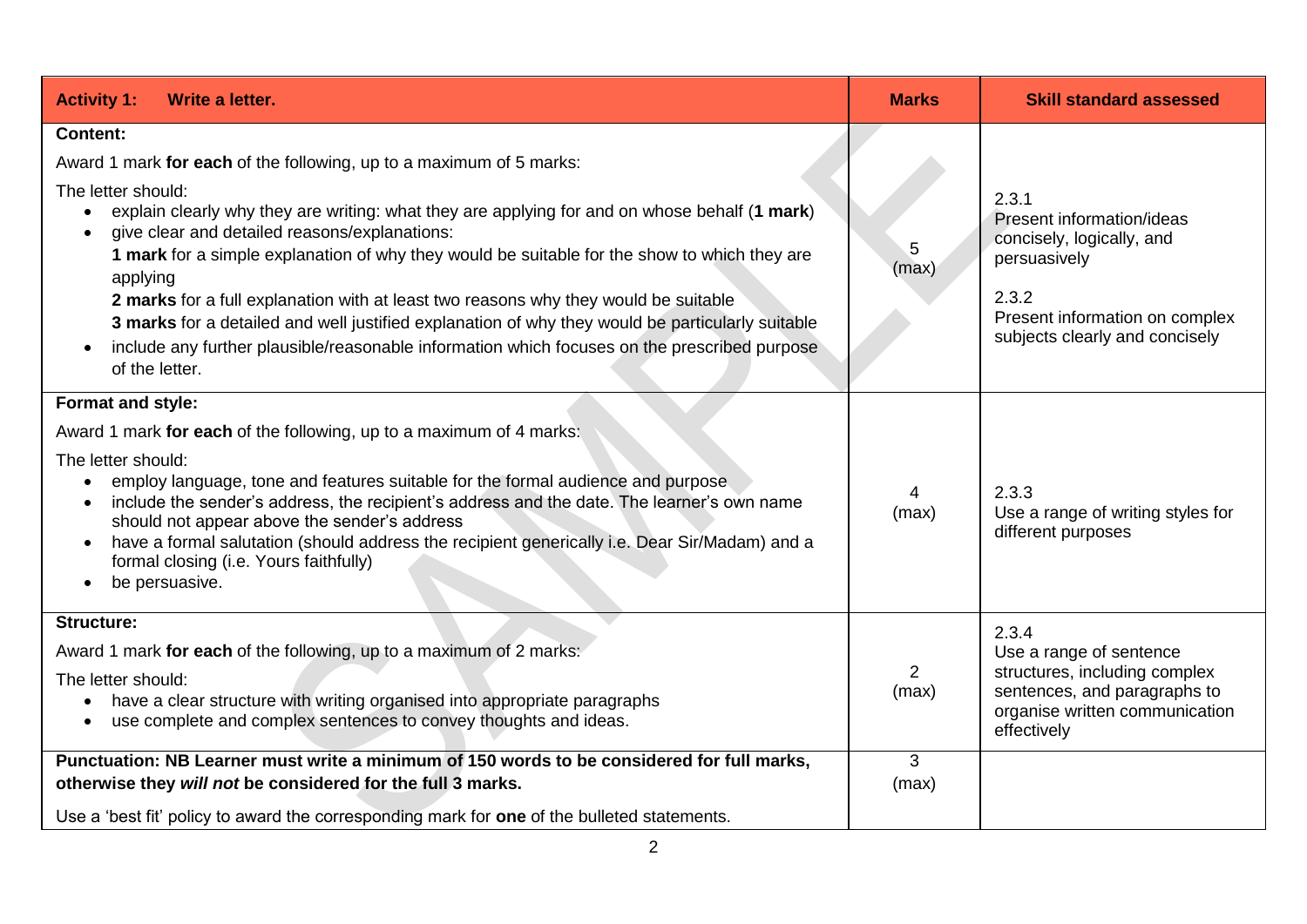| <b>Maximum of 3 marks available:</b><br>punctuation is almost totally accurate (i.e. a range of punctuation including full stops, capital<br>$\bullet$<br>letters, commas, question marks and speech marks is generally used accurately) 3 marks<br>a range of punctuation including full stops, capital letters, commas, question marks and speech<br>$\bullet$<br>marks is used accurately most of the time (i.e. with at least 75% accuracy) 2 marks<br>punctuation is accurate at least 50% of the time (i.e. full stops and capital letters are sometimes<br>$\bullet$<br>used accurately). 1 mark<br>Zero marks can be awarded if there is no progression from Level 1 and if answer is written all in<br>capitals.                                                                                                                                                                                                                                                                                                                                                     | 3                   | 2.3.5<br>Punctuate written text using<br>commas, apostrophes and<br>inverted commas accurately                                                                    |
|-------------------------------------------------------------------------------------------------------------------------------------------------------------------------------------------------------------------------------------------------------------------------------------------------------------------------------------------------------------------------------------------------------------------------------------------------------------------------------------------------------------------------------------------------------------------------------------------------------------------------------------------------------------------------------------------------------------------------------------------------------------------------------------------------------------------------------------------------------------------------------------------------------------------------------------------------------------------------------------------------------------------------------------------------------------------------------|---------------------|-------------------------------------------------------------------------------------------------------------------------------------------------------------------|
| Spelling: NB Learner must write a minimum of 150 words to be considered for full marks,<br>otherwise they will not be considered for the full 3 marks.                                                                                                                                                                                                                                                                                                                                                                                                                                                                                                                                                                                                                                                                                                                                                                                                                                                                                                                        | 3<br>(max)          |                                                                                                                                                                   |
| Use a 'best fit' policy to award the corresponding mark for one of the bulleted statements. Base the<br>judgement on the notes contained below which identify the particular words/skills desired at Level 2.                                                                                                                                                                                                                                                                                                                                                                                                                                                                                                                                                                                                                                                                                                                                                                                                                                                                 |                     |                                                                                                                                                                   |
| Maximum of 3 marks available:<br>the spelling of L2 words is almost totally accurate and meaning is clear (there may be one or<br>$\bullet$<br>two lapses) 3 marks<br>the spelling of L2 words is usually accurate (with at least 75% accuracy) 2 marks<br>the spelling of L2 words is accurate at least 50% of the time, but there are several lapses<br>1 mark<br>Notes - At Level 2, a candidate is expected to correctly spell words used most often in work, studies<br>and daily life, including irregular words and familiar technical words such as:<br>words using the -ing, -ed, -ful or -less suffixes: wonderful, exciting, interesting, characterless,<br>$\bullet$<br>populated, inhabited<br>words containing a silent k or w, know, knowledge, write, wrong, wreck<br>confusing pairs: are/our, of/off, quite/quiet<br>oi or oy confusions: noisy, toilets, spoilt, enjoy, annoying, joy<br>plurals ending in s, sh, ch and x: addresses, watches, complexes, approaches, reaches,<br>branches, benches<br>common irregular plurals: children, crises, people | 3<br>$\overline{2}$ | 2.3.6i<br>Ensure written work is fit for<br>purpose and audience, with<br>accurate spelling and grammar<br>that support clear meaning in a<br>range of text types |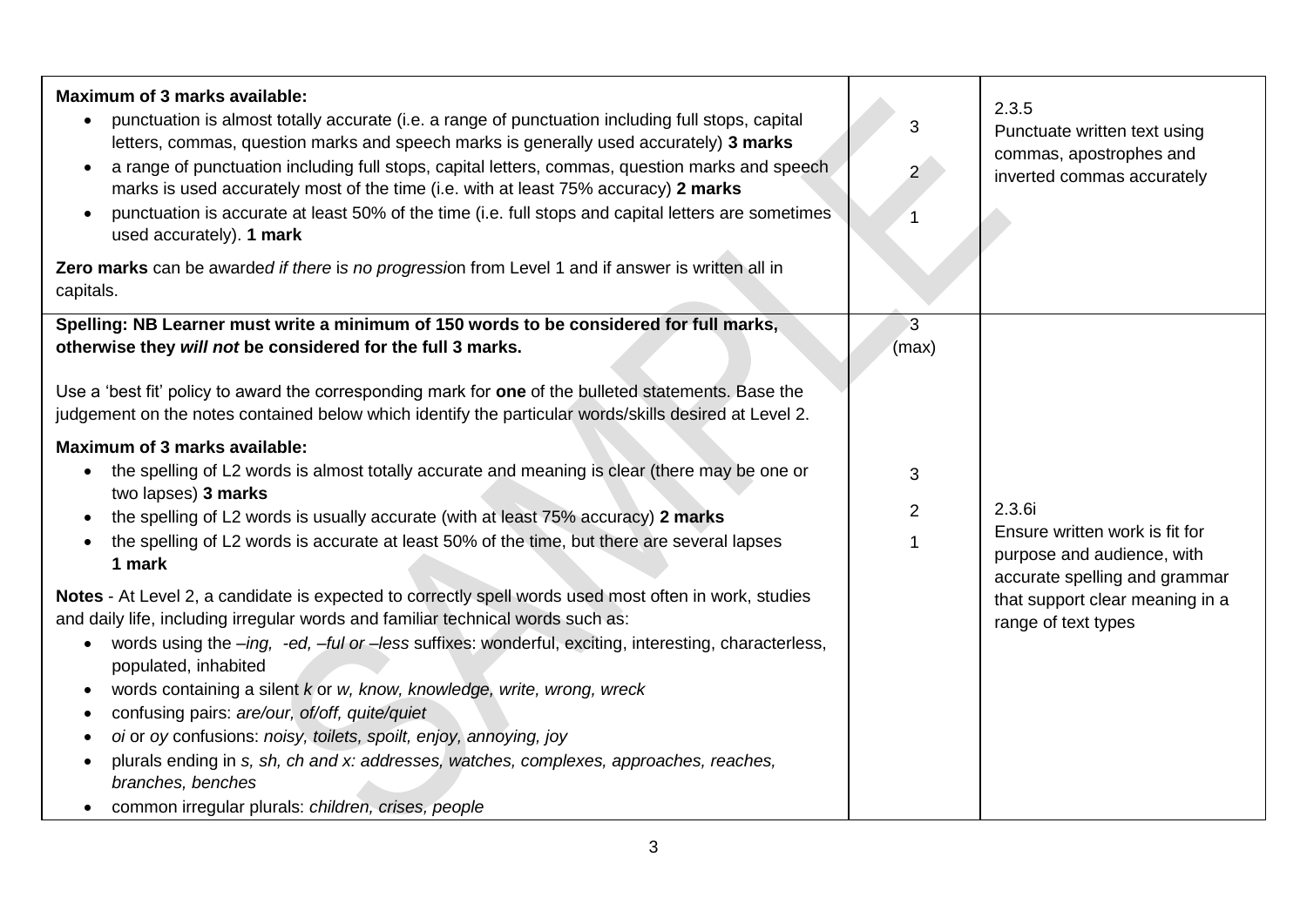| <b>Total marks:</b>                                                                                                                                                                                                                                                                                                                                                                                                                                                                                                                                                                                                                                                        | 20                  |                                                                                                                                                                    |
|----------------------------------------------------------------------------------------------------------------------------------------------------------------------------------------------------------------------------------------------------------------------------------------------------------------------------------------------------------------------------------------------------------------------------------------------------------------------------------------------------------------------------------------------------------------------------------------------------------------------------------------------------------------------------|---------------------|--------------------------------------------------------------------------------------------------------------------------------------------------------------------|
| Zero marks can be awarded if there is no progression from Level 1.                                                                                                                                                                                                                                                                                                                                                                                                                                                                                                                                                                                                         |                     |                                                                                                                                                                    |
| Use a 'best fit' policy to award the corresponding mark for one of the bulleted statements.<br><b>Maximum of 3 marks available:</b><br>the grammar is almost totally accurate (i.e. subject-verb agreement, consistent use of tenses<br>$\bullet$<br>and pronouns - any errors stand out as untypical or "one-off" mistakes) 3 marks<br>the grammar is accurate at least 75% of the time (i.e. subject-verb agreement and consistent<br>use of tenses and pronouns, although there may be some errors) 2 marks<br>the grammar is at least 50% accurate (i.e. there may be some basic grammatical errors in e.g.<br>subject-verb agreement or consistency of tenses) 1 mark | 3<br>$\overline{2}$ | 2.3.6ii<br>Ensure written work is fit for<br>purpose and audience, with<br>accurate spelling and grammar<br>that support clear meaning in a<br>range of text types |
| Grammar: NB Learner must write a minimum of 150 words to be considered for full marks,<br>otherwise they will not be considered for the full 3 marks.                                                                                                                                                                                                                                                                                                                                                                                                                                                                                                                      | 3<br>(max)          |                                                                                                                                                                    |
| words using the -ly, -er, -age suffixes: completely, quieter, village, damage, average, heritage<br>$\bullet$<br>homophones: four/for, were/we're, their/they're/there, sights/sites<br>single vowels + consonant: family, surprise, most<br>two different vowels in the middle of a word: failure, break, true<br>unstressed vowels: different, general, offering<br>٠<br>ie or ei confusions: receive, height, either, leisure, believe, field, pier<br>pluralising words ending in y, f, fe or o: families, photos, lorries, valley, journey, life<br>Zero marks can be awarded if there is no progression from Level 1.                                                |                     |                                                                                                                                                                    |
| Candidates should also be able to spell Level 1 words correctly. At Level 1, a candidate is expected to<br>correctly spell regular, common words used most often in work, studies and daily life such as:                                                                                                                                                                                                                                                                                                                                                                                                                                                                  |                     |                                                                                                                                                                    |
| irregular / commonly misspelled words: acceptable, occasionally, definite<br>words ending in the -ible, or -able suffixes: available, desirable, horrible, incredible,<br>responsible, visible, acceptable<br>irregular plurals: bases, analyses, radius, oasis                                                                                                                                                                                                                                                                                                                                                                                                            |                     |                                                                                                                                                                    |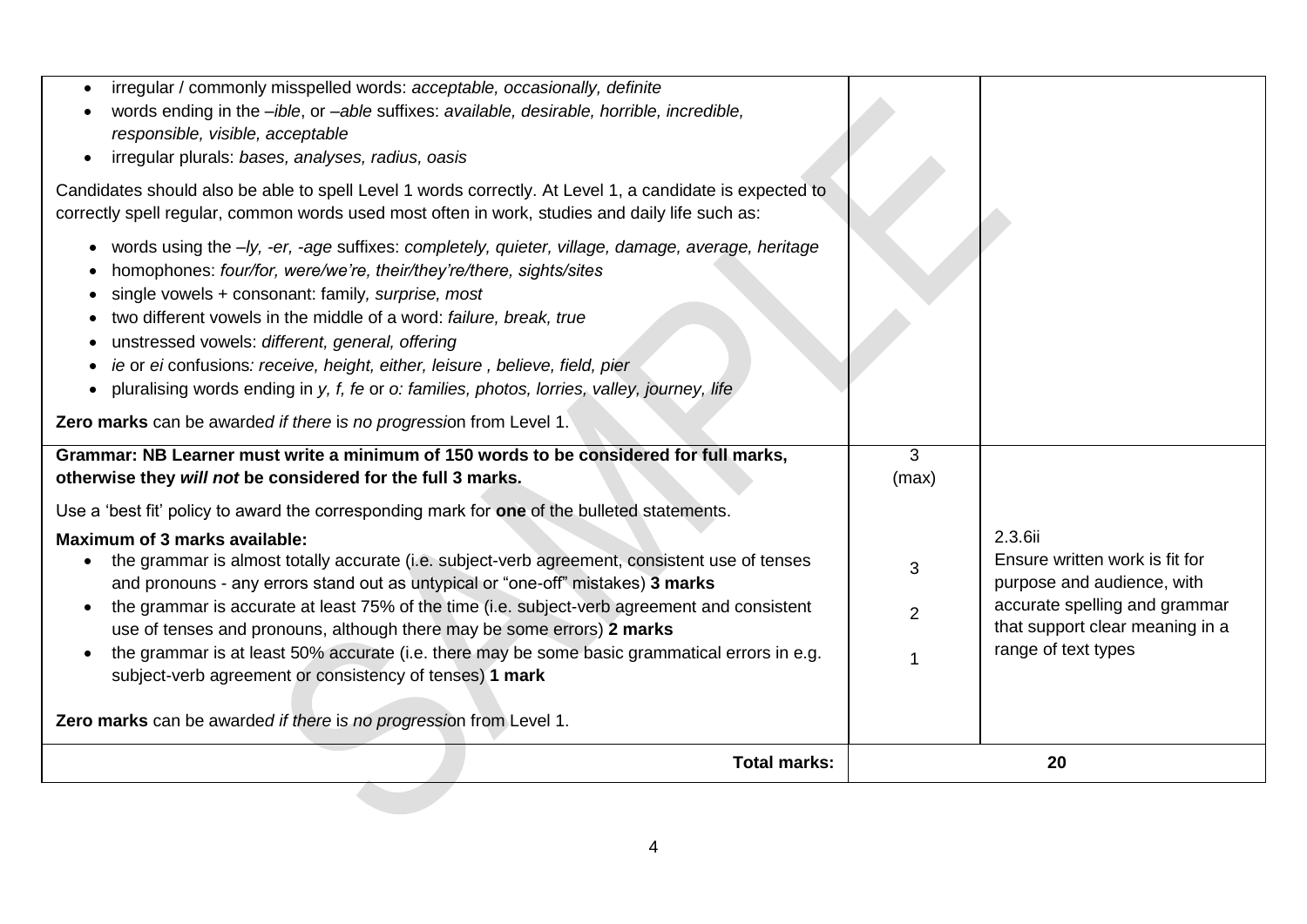| <b>Activity 2:</b><br><b>Write an article.</b>                                                                                                                                                                                                                                                                                                                                                                                                                                                                                                          | <b>Marks</b> | <b>Skill standard assessed</b>                                                                                                                                                                                         |
|---------------------------------------------------------------------------------------------------------------------------------------------------------------------------------------------------------------------------------------------------------------------------------------------------------------------------------------------------------------------------------------------------------------------------------------------------------------------------------------------------------------------------------------------------------|--------------|------------------------------------------------------------------------------------------------------------------------------------------------------------------------------------------------------------------------|
| <b>Content:</b>                                                                                                                                                                                                                                                                                                                                                                                                                                                                                                                                         |              |                                                                                                                                                                                                                        |
| Award 1 mark for each of the following, up to a maximum of 5 marks                                                                                                                                                                                                                                                                                                                                                                                                                                                                                      |              |                                                                                                                                                                                                                        |
| The article should:<br>clearly express their opinion<br>give clear and detailed reasons for their opinion:<br>1 mark for a simple explanation with generic reasons<br>2 marks for a full explanation with at least two well justified reasons<br>3 marks for a full explanation with either at least two very well justified reasons or at least three<br>well justified reasons<br>include any further plausible/reasonable information or details which focuses on the purpose of<br>$\bullet$<br>the article (this might include personal anecdote). | 5<br>(max)   | 2.3.1<br>Present information/ideas<br>concisely, logically, and<br>persuasively<br>2.3.2<br>Present information on complex<br>subjects clearly and concisely                                                           |
| Format style and structure:                                                                                                                                                                                                                                                                                                                                                                                                                                                                                                                             |              |                                                                                                                                                                                                                        |
| Award 1 mark for each of the following, up to a maximum of 6 marks<br>The article should:<br>have clear structure with writing organised into paragraphs<br>include an appropriate headline<br>be persuasive<br>use complete and complex sentences to convey thoughts and ideas<br>have an appropriate conclusion<br>include language and features suitable for the audience and purpose.<br>$\bullet$                                                                                                                                                  |              | 2.3.3<br>Use a range of writing styles for<br>different purposes<br>2.3.4<br>Use a range of sentence<br>structures, including complex<br>sentences, and paragraphs to<br>organise written communication<br>effectively |
| Punctuation: NB Learner must write a minimum of 150 words to be considered for full marks,                                                                                                                                                                                                                                                                                                                                                                                                                                                              | 3            |                                                                                                                                                                                                                        |
| otherwise they will not be considered for the full 3 marks.                                                                                                                                                                                                                                                                                                                                                                                                                                                                                             | (max)        |                                                                                                                                                                                                                        |
| Use a 'best fit' policy to award the corresponding mark for one of the bulleted statements.                                                                                                                                                                                                                                                                                                                                                                                                                                                             |              |                                                                                                                                                                                                                        |
| Maximum of 3 marks available:<br>punctuation is almost totally accurate (i.e. a range of punctuation including full stops, capital<br>$\bullet$<br>letters, commas, question marks and speech marks is generally used accurately) 3 marks<br>a range of punctuation including full stops, capital letters, commas, question marks and speech<br>marks is used accurately most of the time (i.e. with at least 75% accuracy) 2 marks<br>punctuation is accurate at least 50% of the time (i.e. full stops and capital letters are sometimes              | 3<br>2<br>1  | 2.3.5<br>Punctuate written text using<br>commas, apostrophes and<br>inverted commas accurately                                                                                                                         |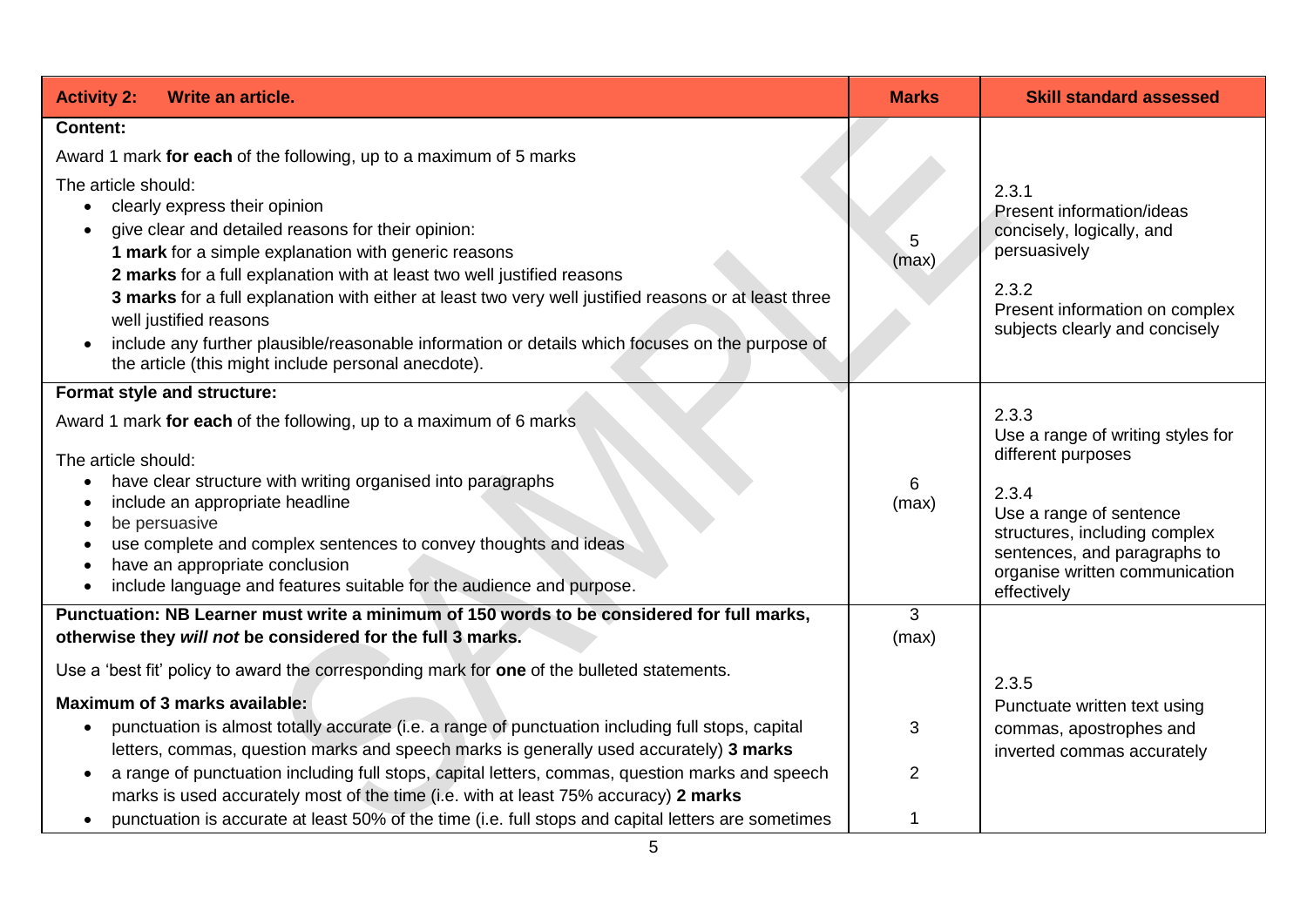| used accurately) 1 mark                                                                                                                                                                                                                                                                                                                                                                                                                                                                                                                                                                                                                                                                                                                                             |                              |                                                                                                                       |
|---------------------------------------------------------------------------------------------------------------------------------------------------------------------------------------------------------------------------------------------------------------------------------------------------------------------------------------------------------------------------------------------------------------------------------------------------------------------------------------------------------------------------------------------------------------------------------------------------------------------------------------------------------------------------------------------------------------------------------------------------------------------|------------------------------|-----------------------------------------------------------------------------------------------------------------------|
| Zero marks can be awarded if there is no progression from Level 1 and if answer is written all in<br>capitals.                                                                                                                                                                                                                                                                                                                                                                                                                                                                                                                                                                                                                                                      |                              |                                                                                                                       |
| Spelling: NB Learner must write a minimum of 150 words to be considered for full marks,<br>otherwise they will not be considered for the full 3 marks.                                                                                                                                                                                                                                                                                                                                                                                                                                                                                                                                                                                                              | 3<br>(max)                   |                                                                                                                       |
| Use a 'best fit' policy to award the corresponding mark for one of the bulleted statements. Base the<br>judgement on the notes contained below which identify the particular words/skills desired at Level 2.                                                                                                                                                                                                                                                                                                                                                                                                                                                                                                                                                       |                              |                                                                                                                       |
| <b>Maximum of 3 marks available:</b><br>the spelling of L2 words is almost totally accurate and meaning is clear (there may be one or<br>$\bullet$<br>two lapses) 3 marks<br>the spelling of L2 words is usually accurate (with at least 75% accuracy) 2 marks<br>the spelling of L2 words is accurate at least 50% of the time, but there are several lapses<br>1 mark                                                                                                                                                                                                                                                                                                                                                                                             | 3<br>$\overline{\mathbf{c}}$ |                                                                                                                       |
| Notes - At Level 2, a candidate is expected to correctly spell words used most often in work, studies<br>and daily life, including irregular words and familiar technical words such as:                                                                                                                                                                                                                                                                                                                                                                                                                                                                                                                                                                            |                              | 2.3.6i<br>Ensure written work is fit for                                                                              |
| words using the -ing, -ed, -ful or -less suffixes: wonderful, exciting, interesting, characterless,<br>populated, inhabited<br>words containing a silent k or w, know, knowledge, write, wrong, wreck<br>confusing pairs: are/our, of/off, quite/quiet<br>oi or oy confusions: noisy, toilets, spoilt, enjoy, annoying, joy<br>plurals ending in s, sh, ch and x: addresses, watches, complexes, approaches, reaches,<br>branches, benches<br>common irregular plurals: children, crises, people<br>irregular / commonly misspelled words: acceptable, occasionally, definite<br>words ending in the -ible, or -able suffixes: available, desirable, horrible, incredible,<br>responsible, visible, acceptable<br>irregular plurals: bases, analyses, radius, oasis |                              | purpose and audience, with<br>accurate spelling and grammar<br>that support clear meaning in a<br>range of text types |
| Candidates should also be able to spell Level 1 words correctly. At Level 1, a candidate is expected to<br>correctly spell regular, common words used most often in work, studies and daily life such as:                                                                                                                                                                                                                                                                                                                                                                                                                                                                                                                                                           |                              |                                                                                                                       |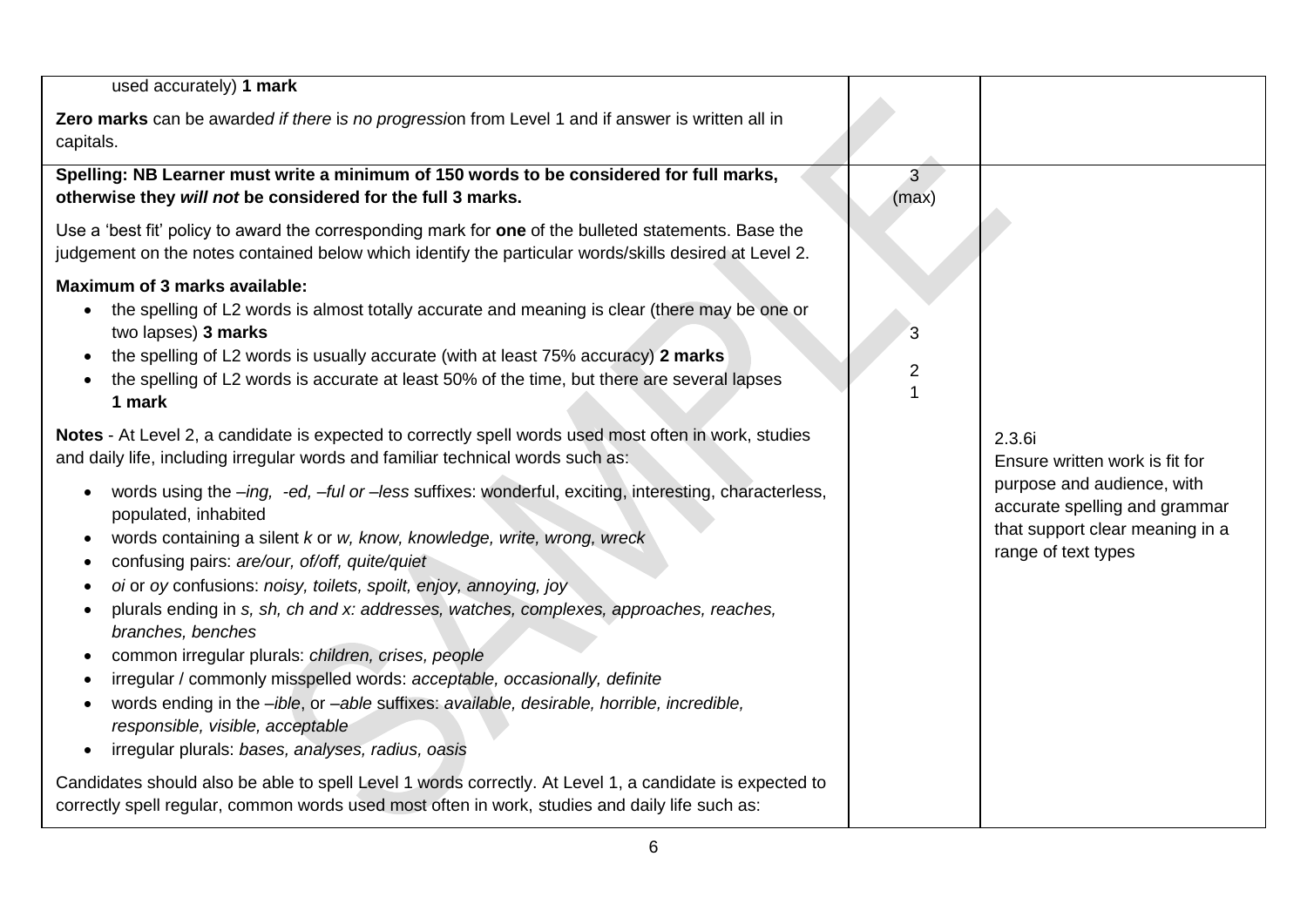|                                                                                                                                                                                                                                                                                                                                                                                                                                                                                                                                                                                                                                                                                                                                                                                                          | <b>Pass mark:</b>     |                              | 29                                                                                                                                                                 |
|----------------------------------------------------------------------------------------------------------------------------------------------------------------------------------------------------------------------------------------------------------------------------------------------------------------------------------------------------------------------------------------------------------------------------------------------------------------------------------------------------------------------------------------------------------------------------------------------------------------------------------------------------------------------------------------------------------------------------------------------------------------------------------------------------------|-----------------------|------------------------------|--------------------------------------------------------------------------------------------------------------------------------------------------------------------|
|                                                                                                                                                                                                                                                                                                                                                                                                                                                                                                                                                                                                                                                                                                                                                                                                          | <b>Overall marks:</b> |                              | 40                                                                                                                                                                 |
|                                                                                                                                                                                                                                                                                                                                                                                                                                                                                                                                                                                                                                                                                                                                                                                                          | <b>Total marks:</b>   |                              | 20                                                                                                                                                                 |
| otherwise they will not be considered for the full 3 marks.<br>Use a 'best fit' policy to award the corresponding mark for one of the bulleted statements.<br>Maximum of 3 marks available:<br>the grammar is almost totally accurate (i.e. subject-verb agreement, consistent use of tenses<br>and pronouns - any errors stand out as untypical or "one-off" mistakes) 3 marks<br>the grammar is accurate at least 75% of the time (i.e. subject-verb agreement and consistent<br>$\bullet$<br>use of tenses and pronouns, although there may be some errors) 2 marks<br>the grammar is at least 50% accurate (i.e. there may be some basic grammatical errors in e.g.<br>subject-verb agreement or consistency of tenses) 1 mark<br>Zero marks can be awarded if there is no progression from Level 1. |                       | (max)<br>3<br>$\overline{2}$ | 2.3.6ii<br>Ensure written work is fit for<br>purpose and audience, with<br>accurate spelling and grammar<br>that support clear meaning in a<br>range of text types |
| words using the -ly, -er, -age suffixes: completely, quieter, village, damage, average,<br>heritage<br>homophones: four/for, were/we're, their/they're/there, sights/sites<br>single vowels + consonant: family, surprise, most<br>$\bullet$<br>two different vowels in the middle of a word: failure, break, true<br>unstressed vowels: different, general, offering<br>ie or ei confusions: receive, height, either, leisure, believe, field, pier<br>pluralising words ending in y, f, fe or o: families, photos, lorries, valley, journey, life<br>Zero marks can be awarded if there is no progression from Level 1.<br>Grammar: NB Learner must write a minimum of 150 words to be considered for full marks,                                                                                      |                       | 3                            |                                                                                                                                                                    |

| <b>Overall marks:</b> | 40 |
|-----------------------|----|
| Pass mark:            | 29 |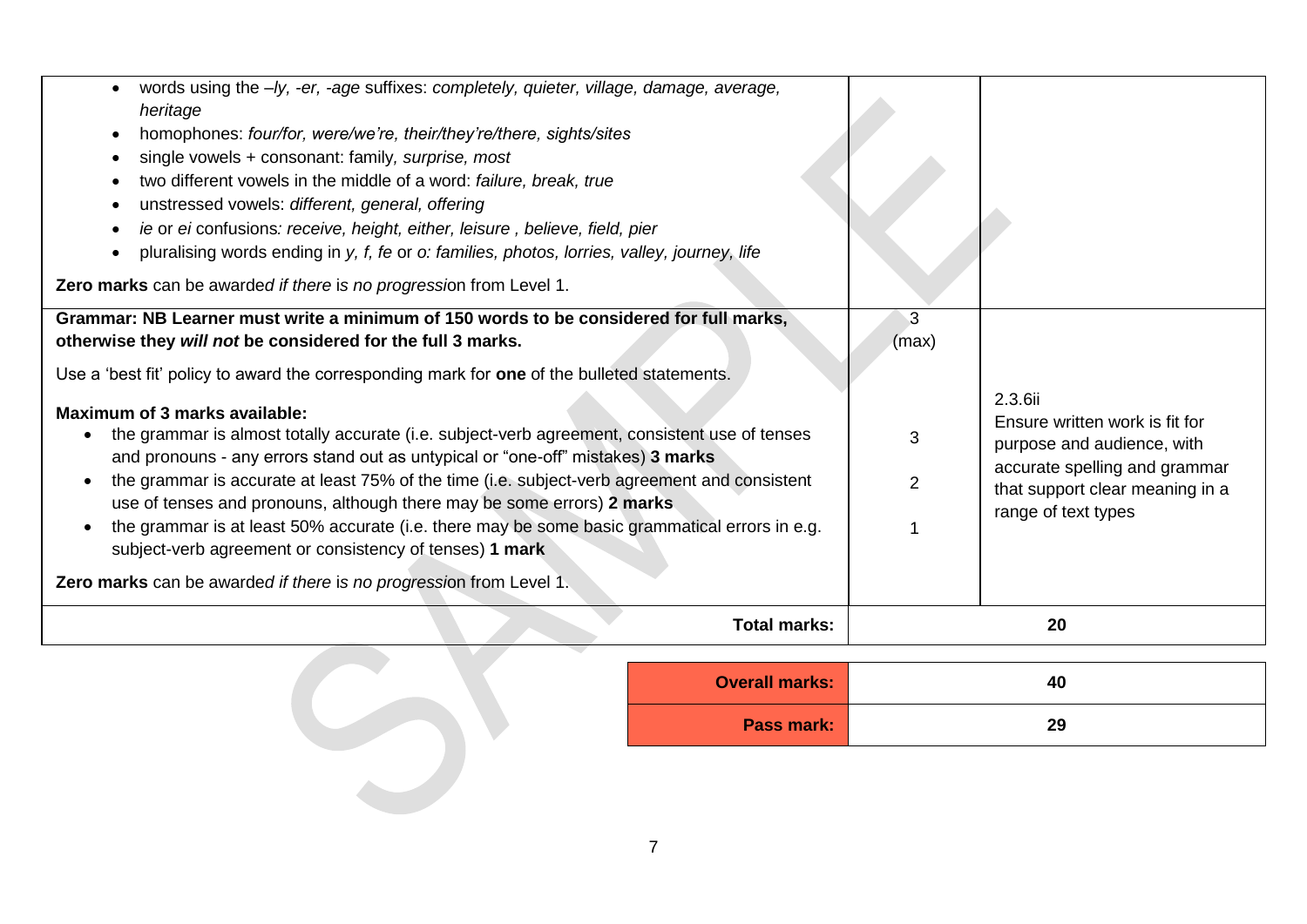| <b>Activity 1:</b><br>Write an article.<br><b>Activity type: Free response extended writing</b>                                                                                                                                                |                                                                                                                                                                                                                          |                           |                            |                                 |
|------------------------------------------------------------------------------------------------------------------------------------------------------------------------------------------------------------------------------------------------|--------------------------------------------------------------------------------------------------------------------------------------------------------------------------------------------------------------------------|---------------------------|----------------------------|---------------------------------|
| <b>Skill standard</b>                                                                                                                                                                                                                          | <b>Coverage and range</b>                                                                                                                                                                                                |                           | <b>Marks</b><br>available  | <b>Total</b><br>marks           |
| Write a range of texts, including<br>extended writing documents,                                                                                                                                                                               | 2.3.1 - Present information/ideas concisely, logically, and persuasively<br>2.3.2 - Present information on complex subjects clearly and concisely                                                                        |                           | 5                          |                                 |
| communicating information, ideas<br>and opinions, effectively and                                                                                                                                                                              | 2.3.3 - Use a range of writing styles for different purposes                                                                                                                                                             |                           | $\overline{2}$             |                                 |
| persuasively.                                                                                                                                                                                                                                  | 2.3.4 - Use a range of sentence structures, including complex sentences, and paragraphs to<br>organise written communication effectively                                                                                 |                           | 4                          | 20                              |
| 2.3.5 - Punctuate written text using commas, apostrophes and inverted commas accurately.<br>2.3.6 - Ensure written work is fit for purpose and audience, with accurate spelling and<br>grammar that support clear meaning.                     |                                                                                                                                                                                                                          |                           | 9                          |                                 |
| <b>Activity 2:</b><br>Write a letter.<br><b>Activity type: Free response extended writing</b>                                                                                                                                                  |                                                                                                                                                                                                                          |                           |                            |                                 |
| <b>Skill standard</b>                                                                                                                                                                                                                          | <b>Coverage and range</b>                                                                                                                                                                                                |                           | <b>Marks</b><br>available  | <b>Total</b><br>marks           |
| Write a range of texts, including<br>extended writing documents,                                                                                                                                                                               | 2.3.1 - Present information/ideas concisely, logically, and persuasively<br>2.3.2 - Present information on complex subjects clearly and concisely                                                                        |                           | 5                          |                                 |
| communicating information, ideas<br>and opinions, effectively and                                                                                                                                                                              | 2.3.3 - Use a range of writing styles for different purposes                                                                                                                                                             |                           | 4                          |                                 |
| persuasively.                                                                                                                                                                                                                                  | 2.3.4 - Use a range of sentence structures, including complex sentences, and paragraphs to<br>organise written communication effectively                                                                                 |                           | $\overline{2}$             | 20                              |
|                                                                                                                                                                                                                                                | 2.3.5 - Punctuate written text using commas, apostrophes and inverted commas accurately<br>2.3.6 - Ensure written work is fit for purpose and audience, with accurate spelling and<br>grammar that support clear meaning |                           | 9                          |                                 |
| <b>Coverage and range</b>                                                                                                                                                                                                                      |                                                                                                                                                                                                                          | <b>Marks</b><br>available | <b>Actual</b><br>weighting | <b>Weighting</b><br><b>spec</b> |
| 2.3.1 - Present information/ideas concisely, logically, and persuasively<br>2.3.2 - Present information on complex subjects clearly and concisely<br>2.3.3 - Use a range of writing styles for different purposes<br>communication effectively | 2.3.4 - Use a range of sentence structures, including complex sentences, and paragraphs to organise written                                                                                                              | 22                        | 55%                        | 55-60%                          |